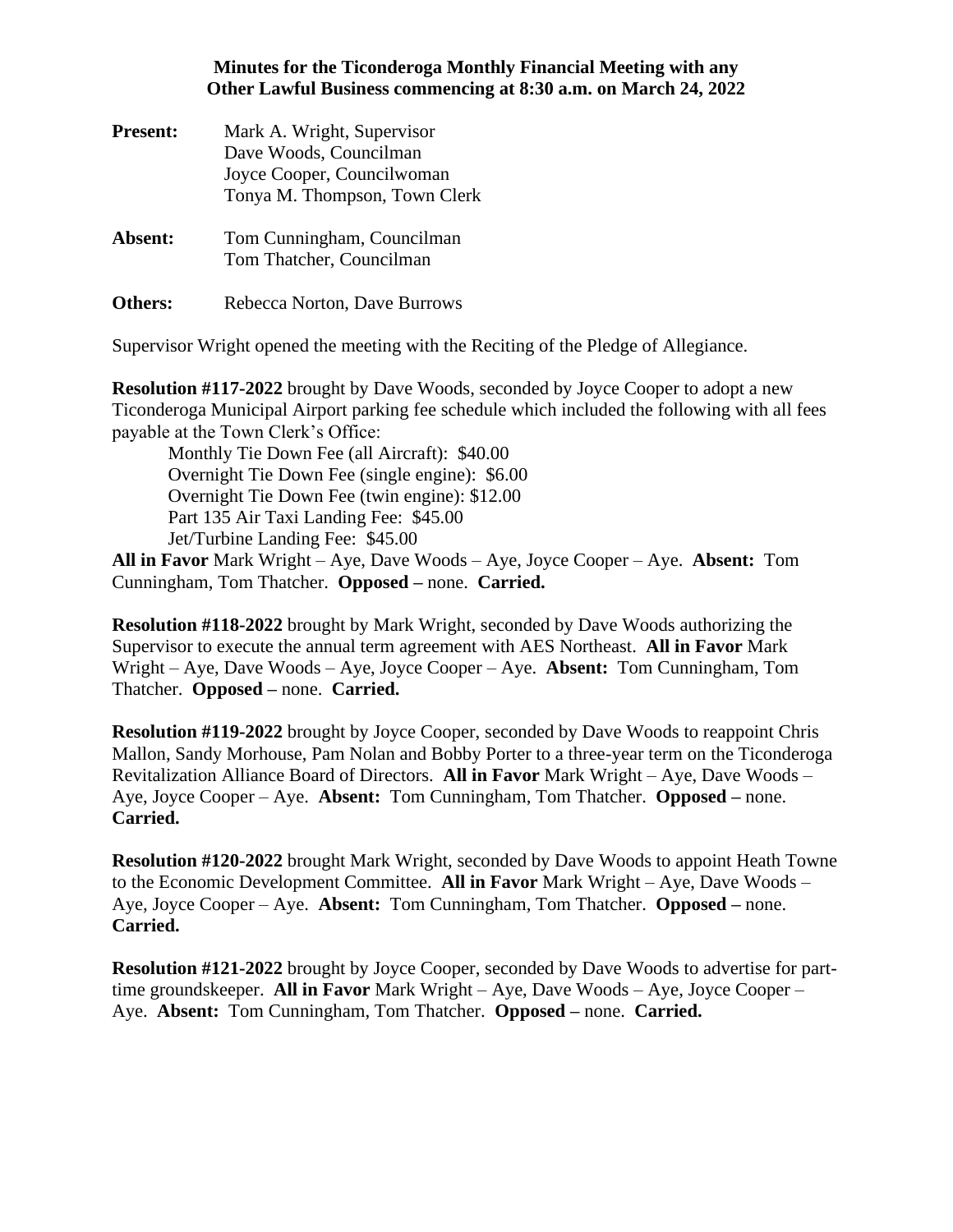## **Minutes for the Ticonderoga Monthly Financial Meeting with any Other Lawful Business commencing at 8:30 a.m. on March 24, 2022**

**Resolution #122-2022** brought by Mark Wright, seconded by Dave Woods to advertise for a Medical Supervisor for the summer youth program. **All in Favor** Mark Wright – Aye, Dave Woods – Aye, Joyce Cooper – Aye. **Absent:** Tom Cunningham, Tom Thatcher. **Opposed –** none. **Carried.**

**Resolution #123-2022** brought by Dave Woods, seconded by Joyce Cooper authorizing the following expenditures for hotel and training for Rebecca Norton and Amy Beeman: OSC & AOT Finance School (May 16 & 17) @ \$200 EACH = \$400.00. Hotel room at \$114 each = \$228 for a total of \$628.00. **All in Favor** Mark Wright – Aye, Dave Woods – Aye, Joyce Cooper – Aye. **Absent:** Tom Cunningham, Tom Thatcher. **Opposed –** none. **Carried.**

**Resolution #124-2022** brought by Mark Wright, seconded by Dave Woods to amend resolution #111-2022 to correct typo in the amount:

| A.9950.900           | General Inter-fund Transfer | $(\$34,120.50)$ |
|----------------------|-----------------------------|-----------------|
| H <sub>61.5031</sub> | Eagle Lake Water Project    | \$34,120.50     |
|                      |                             |                 |

**All in Favor** Mark Wright – Aye, Dave Woods – Aye, Joyce Cooper – Aye. **Absent:** Tom Cunningham, Tom Thatcher. **Opposed –** none. **Carried.**

Discussion was held regarding:

Burleigh Block sidewalk status - Contractor will be replacing the entire sidewalk – Highway will remove the Town portion

Airport Tower/Beacon and Employee Handbook – prepare for a decision at the next board meeting for both items

Security Cameras (Woods) - quote will be forthcoming

Eric Rafferty - Discussion with the engineer on monitoring the private wells surrounding the Town's well

ARPA projects- Armory ADA compliance - Community Bldg – generator

Codes Officer Dave Burrows would like to research and propose a law on a Property Rental Registry – more discussion to follow

Meeting adjourned at 9:30 a.m.

Respectfully submitted, Tonya M. Thompson, Town Clerk

Special Town Board Finance Meeting March 24, 2022 @ 8:30 AM Agenda